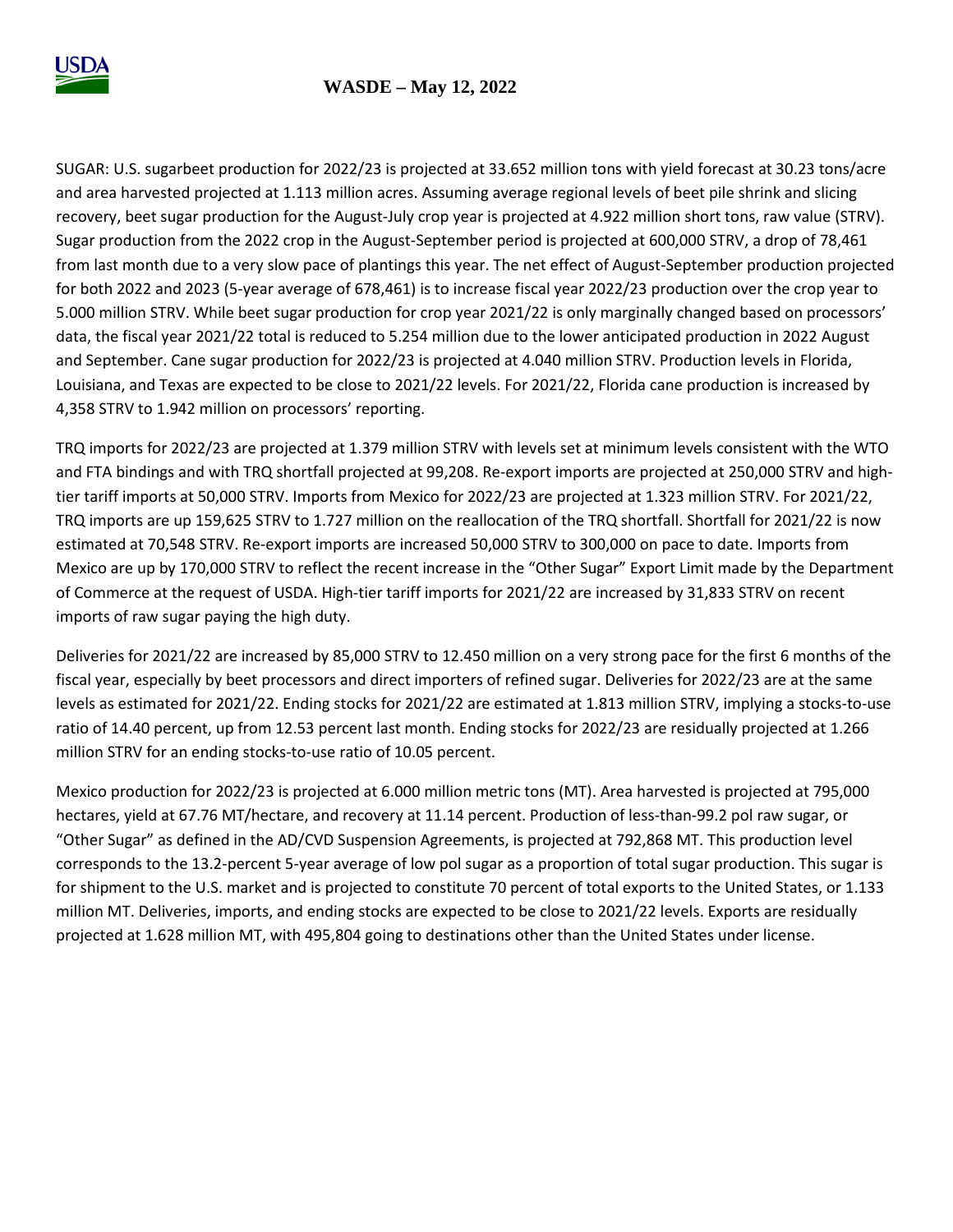## **WASDE – May 12, 2022**

## **WASDE - 624 - 16 U.S. Sugar Supply and Use 1/**

|                            | 2020/21 | 2021/22 Est.         | 2021/22 Est. | 2022/23 Proj.    |
|----------------------------|---------|----------------------|--------------|------------------|
|                            |         | Apr                  | May          | May              |
|                            |         | 1,000 Short<br>Tons, | Raw Value    |                  |
| <b>Beginning Stocks</b>    | 1618    | 1705                 | 1705         | 1813             |
| Production 2/              | 9233    | 9309                 | 9229         | 9040             |
| <b>Beet Sugar</b>          | 5092    | 5338                 | 5254         | 5000             |
| Cane Sugar                 | 4141    | 3971                 | 3976         | 4040             |
| Florida                    | 2090    | 1937                 | 1942         | 2000             |
| Louisiana                  | 1918    | 1906                 | 1906         | 1910             |
| Texas                      | 134     | 128                  | 128          | 130              |
| Imports                    | 3195    | 3058                 | 3469         | 3003             |
| <b>TRQ 3/</b>              | 1749    | 1568                 | 1727         | 1379             |
| Other Program 4/           | 292     | 250                  | 300          | 250              |
| Non-program                | 1154    | 1240                 | 1442         | 1373             |
| Mexico                     | 968     | 1050                 | 1220         | 1323             |
| High-tier tariff/other     | 186     | 190                  | 221          | 50               |
| <b>Total Supply</b>        | 14046   | 14072                | 14403        | 13856            |
| Exports                    | 49      | 35                   | 35           | 35               |
| <b>Deliveries</b>          | 12252   | 12470                | 12555        | 12555            |
| Food                       | 12135   | 12365                | 12450        | 12450            |
| Other 5/                   | 116     | 105                  | 105          | 105              |
| Miscellaneous              | 40      | $\boldsymbol{0}$     | $\mathbf{0}$ | $\boldsymbol{0}$ |
| <b>Total Use</b>           | 12341   | 12505                | 12590        | 12590            |
| <b>Ending Stocks</b>       | 1705    | 1567                 | 1813         | 1266             |
| <b>Stocks to Use Ratio</b> | 13.8    | 12.5                 | 14.4         | 10.1             |

1/ Fiscal years beginning Oct 1. Data and projections correspond to category components from "Sweetener Market Data" (SMD). 2/ Production projections for 2021/22 and 2022/23 are based on Crop Production and/or processor projections/industry data and/or sugar ICEC analysis where appropriate. 3/ For 2021/22, WTO raw sugar TRQ shortfall (71) and for 2022/23 (99). 4/ Composed of sugar under the re-export and polyhydric alcohol programs. 5/ Transfers accompanying deliveries for sugar-containing products to be exported (SCP) and polyhydric alcohol manufacture (POLY), and deliveries for livestock feed and ethanol. Total refiner license transfers for SCP and POLY inclusive of WASDE-reported deliveries: 2020/21 -- 298; estimated 2021/22 -- 314; projected 2022/23 -- 315